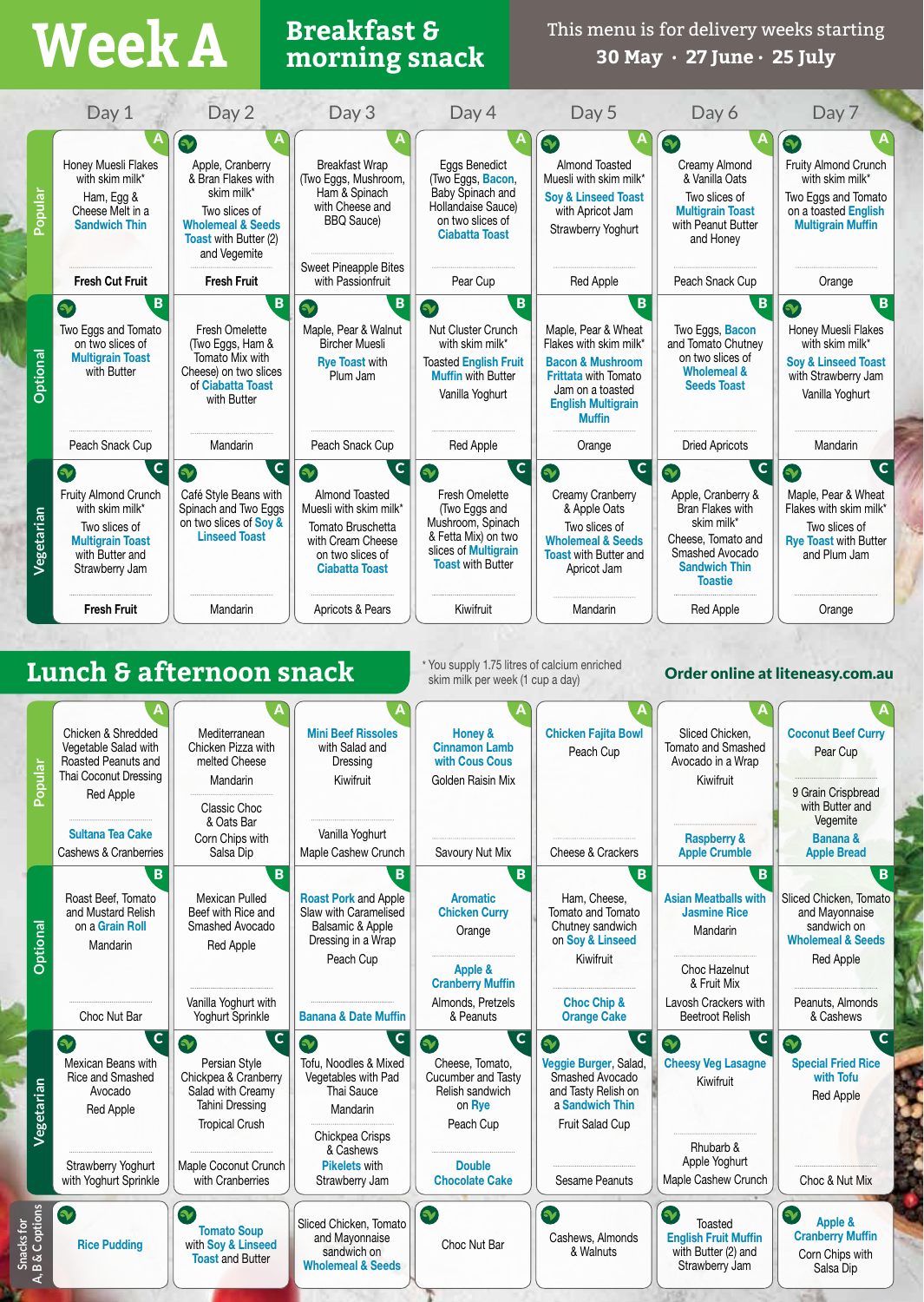## **Breakfast & Week B morning snack**

This menu is for delivery weeks starting **6 June · 4 July · 1 August**

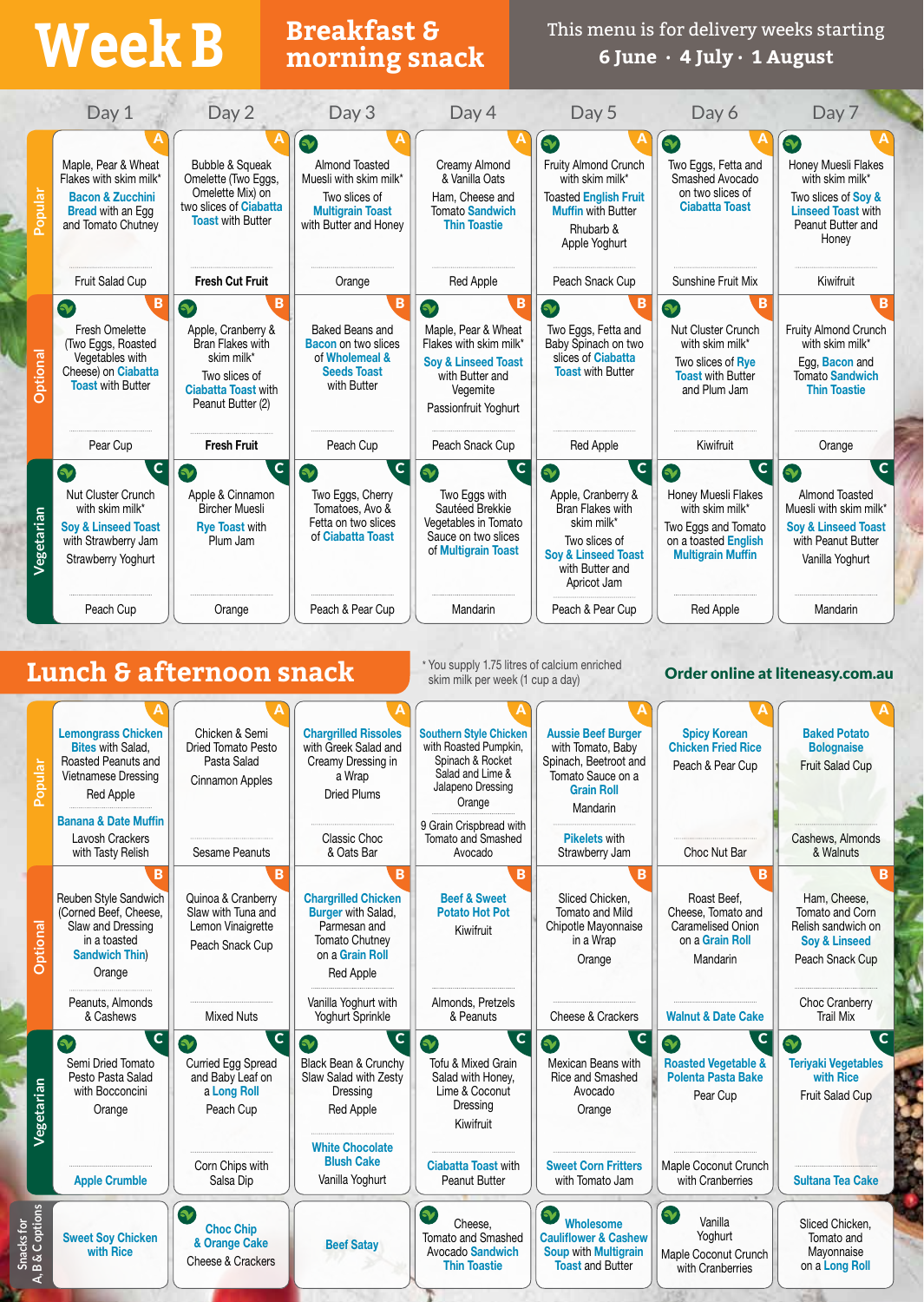## **Breakfast & Week C morning snack**

This menu is for delivery weeks starting **13 June · 11 July · 8 August**

|                                    | Day 1                                                                                                                                              | Day 2                                                                                                                                                                  | Day 3                                                                                                                                                                                                           | Day 4                                                                                                                                            | Day 5                                                                                                                                         | Day 6                                                                                                                                                                                        | Day 7                                                                                                                                                        |
|------------------------------------|----------------------------------------------------------------------------------------------------------------------------------------------------|------------------------------------------------------------------------------------------------------------------------------------------------------------------------|-----------------------------------------------------------------------------------------------------------------------------------------------------------------------------------------------------------------|--------------------------------------------------------------------------------------------------------------------------------------------------|-----------------------------------------------------------------------------------------------------------------------------------------------|----------------------------------------------------------------------------------------------------------------------------------------------------------------------------------------------|--------------------------------------------------------------------------------------------------------------------------------------------------------------|
| Popular                            | $\mathbf{v}$<br>Cheese, Tomato and<br>Smashed Avocado<br><b>Sandwich Thin</b><br><b>Toastie</b><br>Strawberry Yoghurt                              | $\mathbf{v}$<br>Apple, Cranberry<br>& Bran Flakes with<br>skim milk*<br>Two slices of<br><b>Wholemeal &amp; Seeds</b><br><b>Toast with Butter and</b><br>Apricot Jam   | $\gamma$<br>Honey Muesli Flakes<br>with skim milk*<br><b>Multigrain Toast with</b><br>Strawberry Jam<br>Vanilla Yoghurt                                                                                         | Maple, Pear & Wheat<br>Flakes with skim milk*<br>Bacon, Tomato and<br>Smashed Avocado<br>on a toasted English<br><b>Multigrain Muffin</b>        | V<br>Two Eggs, Baby<br>Spinach and Cream<br>Cheese on two slices<br>of Ciabatta Toast                                                         | $\bullet$<br>Creamy Cranberry<br>& Apple Oats<br>Two slices of<br><b>Soy &amp; Linseed Toast</b><br>with Peanut Butter<br>and Honey                                                          | Almond Toasted<br>Muesli with skim milk*<br>Egg, Bacon and<br><b>Tomato Sandwich</b><br><b>Thin Toastie</b>                                                  |
|                                    | <b>Tropical Crush</b>                                                                                                                              | <b>Fresh Fruit</b>                                                                                                                                                     | Red Apple                                                                                                                                                                                                       | Peach Cup                                                                                                                                        | Golden Raisin Mix                                                                                                                             | Kiwifruit                                                                                                                                                                                    | Orange                                                                                                                                                       |
| <b>Optional</b>                    | $\overline{B}$<br>$\gamma$<br>Maple, Pear & Wheat<br>Flakes with skim milk*<br>Two slices of Rye<br><b>Toast with Butter and</b><br>Strawberry Jam | B<br>Fruity Almond Crunch<br>with skim milk*<br>Egg, Bacon and<br>Mayonnaise on a<br>toasted English<br><b>Multigrain Muffin</b>                                       | B<br>Two Eggs, Smoked<br>Salmon & Baby<br>Spinach and Cream<br>Cheese on two slices<br>of Ciabatta Toast                                                                                                        | $\overline{B}$<br>$\gamma$<br>Apple & Raspberry<br><b>Bircher Muesli</b><br><b>Soy &amp; Linseed Toast</b><br>with Apricot Jam                   | B<br>$\infty$<br>Baked Beans and<br>Cheese on a toasted<br><b>English Multigrain</b><br><b>Muffin</b><br>Passionfruit Yoghurt                 | B<br>Apple, Cranberry &<br>Bran Flakes with<br>skim milk*<br>Ham, Cheese and<br><b>Tomato Sandwich</b><br><b>Thin Toastie</b>                                                                | B<br>$\bullet$<br>Nut Cluster Crunch<br>with skim milk*<br><b>Wholemeal &amp; Seeds</b><br><b>Toast with Butter and</b><br>Strawberry Jam<br>Vanilla Yoghurt |
|                                    | <b>Fresh Cut Fruit</b>                                                                                                                             | Peach Cup                                                                                                                                                              | <b>Red Apple</b>                                                                                                                                                                                                | Orange                                                                                                                                           | Peach Snack Cup                                                                                                                               | Pear Cup                                                                                                                                                                                     | Mandarin                                                                                                                                                     |
| Vegetarian                         | C<br>Creamy Almond &<br>Vanilla Oats<br>Tomato Bruschetta<br>with Two Eggs on<br>two slices of<br><b>Ciabatta Toast</b>                            | c <br>$\bullet$<br><b>Almond Toasted</b><br>Muesli with skim milk*<br><b>Wholemeal &amp; Seeds</b><br><b>Toast with Butter</b><br>and Vegemite<br>Passionfruit Yoghurt | $\mathbf{C}$<br>$\infty$<br>Nut Cluster Crunch<br>with skim milk*<br>Egg, Cheese &<br>Hollandaise Sandwich<br><b>Thin Toastie</b>                                                                               | $\mathbf{C}$<br>$\bullet$<br><b>Breakfast Wrap</b><br>(Two Eggs, Spinach<br>Mushroom & Capsicum<br>with Cheese and<br><b>BBQ</b> Sauce)          | C<br>V<br>Fruity Almond Crunch<br>with skim milk*<br>Two slices of<br><b>Soy &amp; Linseed Toast</b><br>with Butter and<br>Apricot Jam        | $\mathbf c$<br>$\infty$<br>Two Eggs, Fetta and<br>Smashed Avocado<br>on two slices of<br><b>Ciabatta Toast</b>                                                                               | C<br>$\gamma$<br>Two Eggs and Tomato<br>on two slices of<br><b>Wholemeal &amp; Seeds</b><br><b>Toast with Butter</b>                                         |
|                                    | <b>Fresh Fruit</b>                                                                                                                                 | Peaches & Apricots                                                                                                                                                     | Mandarin                                                                                                                                                                                                        | Kiwifruit                                                                                                                                        | <b>Dried Plums</b>                                                                                                                            | <b>Red Apple</b>                                                                                                                                                                             | Orange                                                                                                                                                       |
| pular<br><u>آج</u>                 | Chicken, Ham, Egg<br>& Cheese Salad with<br>Creamy Cheese<br>Dressing<br>Peach Cup                                                                 | Lunch & afternoon snack<br>Classic Supreme Pizza<br>with melted Cheese<br>Kiwifruit                                                                                    | A<br><b>Southern Style</b><br><b>Chicken Fillet with</b><br>Slaw and Dressing on<br>a toasted Grain Roll<br>Sunshine Fruit Mix                                                                                  | skim milk per week (1 cup a day)<br>Chicken, Brown Rice<br>& Quinoa Salad with<br>Honey, Lime &<br>Coconut Dressing<br><b>Red Apple</b>          | A<br><b>Mexican Pulled</b><br>Beef with Rice and<br>Smashed Avocado<br>Orange                                                                 | <b>Beef Satay</b><br>Mandarin                                                                                                                                                                | Order online at liteneasy.com.au<br><b>Chicken &amp; Sweet</b><br><b>Corn Soup with</b><br><b>Ciabatta Toast</b><br>and Butter<br>Fruit Salad Cup            |
|                                    | <b>Banana &amp; Date Muffin</b><br>$\overline{B}$                                                                                                  | Cashews, Almonds<br>& Walnuts<br>$\mathbf{B}$                                                                                                                          | Cheese & Crackers<br>$\overline{B}$                                                                                                                                                                             | <b>Pikelets with</b><br>Strawberry Jam<br>$\overline{B}$                                                                                         | <b>Rice Pudding with</b><br><b>Blueberry &amp; Apple</b><br><b>Compote</b><br>$\overline{B}$                                                  | Chickpea Crisps<br>& Cashews<br>Cinnamon Oat Bar<br>B                                                                                                                                        | <b>White Chocolate</b><br><b>Blush Cake</b><br><b>Choc Cranberry</b><br><b>Trail Mix</b><br>$\overline{B}$                                                   |
| <b>Optional</b>                    | Tuna, Cream Cheese<br>and Cucumber<br>sandwich on<br><b>Soy &amp; Linseed</b><br><b>Red Apple</b>                                                  | <b>Sweet Soy Chicken</b><br>with Rice<br>Mandarin                                                                                                                      | <b>Slow Cooked</b><br><b>Beef in Tomato &amp;</b><br><b>Paprika Sauce</b><br>Orange<br>Pistachio, White<br>Chocolate &<br><b>Strawberries</b>                                                                   | <b>Hearty Beef &amp; Barley</b><br><b>Soup with Ciabatta</b><br><b>Toast and Butter</b><br>Pear Cup<br><b>Banana &amp;</b><br><b>Apple Bread</b> | Sliced Chicken, Salad<br>and Creamy Cheese<br>Dressing in a Wrap<br>Red Apple                                                                 | <b>Roast Chicken</b><br>& Gravy<br>Peach Snack Cup<br>Vanilla Yoghurt                                                                                                                        | Roast Beef.<br>Cheese, Tomato and<br>Beetroot Relish on a<br><b>Sandwich Thin</b><br>Peach & Pear Cup                                                        |
|                                    | Lavosh Crackers<br>with Tasty Relish                                                                                                               | Choc Nut Bar                                                                                                                                                           | <b>Sweet Corn Fritters</b><br>with Tomato Jam                                                                                                                                                                   | Corn Chips with<br>Salsa Dip                                                                                                                     | Savoury Nut Mix                                                                                                                               | Maple Cashew Crunch                                                                                                                                                                          | Peanuts, Almonds<br>& Cashews                                                                                                                                |
| Vegetarian                         | $\mathbf C$<br>จ∕<br>Mixed Bean, Broccoli<br>& Turmeric Rice Salad<br>with Zesty Dressing<br>Peach Cup<br>Almonds, Pretzels<br>& Peanuts           | $ {\bf C} $<br><b>Sy</b><br>Roasted Vegetables<br>with Napoli Sauce<br>and Bocconcini on<br>a Long Roll<br>Mandarin<br><b>Double</b><br><b>Chocolate Cake</b>          | $\mathbf C$<br>$\bullet$<br>Zucchini, Basil &<br><b>Parmesan Soup</b><br>with Ciabatta Toast<br>and Butter<br>Kiwifruit<br>Choc Cranberry Trail Mix<br>9 Grain Crispbread<br>with Tomato and<br>Smashed Avocado | $\mathbf{C}$<br>$\gamma$<br>Veggie Burger, Salad,<br>Smashed Avocado<br>and Tasty Relish on<br>a Sandwich Thin<br>Pear Cup<br>Choc Nut Bar       | $\overline{c}$<br>$\gamma$<br><b>Vegetarian Spaghetti</b><br><b>Bolognaise</b><br>Red Apple<br><b>Raspberry &amp;</b><br><b>Apple Crumble</b> | $\mathbf c$<br>$\infty$<br>Cheese, Tomato,<br>Sliced Cucumber and<br>Tasty Relish sandwich<br>on Multigrain Toast<br>Orange<br>Apple, Cherry &<br><b>Almond Cake</b><br>Passionfruit Yoghurt | $\mathbf{C}$<br>$\mathbf{v}$<br><b>Vegetable Curry</b><br>& Rice<br>Fruit Salad Cup<br>Cheese & Crackers                                                     |
| Snacks for<br>, B & C options<br>خ | <b>Coconut Beef Curry</b>                                                                                                                          | V<br>Cheese,<br>Tomato and Smashed<br><b>Avocado Sandwich</b><br><b>Thin Toastie</b>                                                                                   | $\gamma$<br>Choc & Nut Mix                                                                                                                                                                                      | $\mathbf{v}$<br>Apple &<br><b>Cranberry Muffin</b><br>Passionfruit Yoghurt                                                                       | <b>Aromatic</b><br><b>Chicken Curry</b>                                                                                                       | $\sim$<br>Cashews, Almonds<br>& Walnuts                                                                                                                                                      | $\infty$<br>Choc Nut Bar                                                                                                                                     |